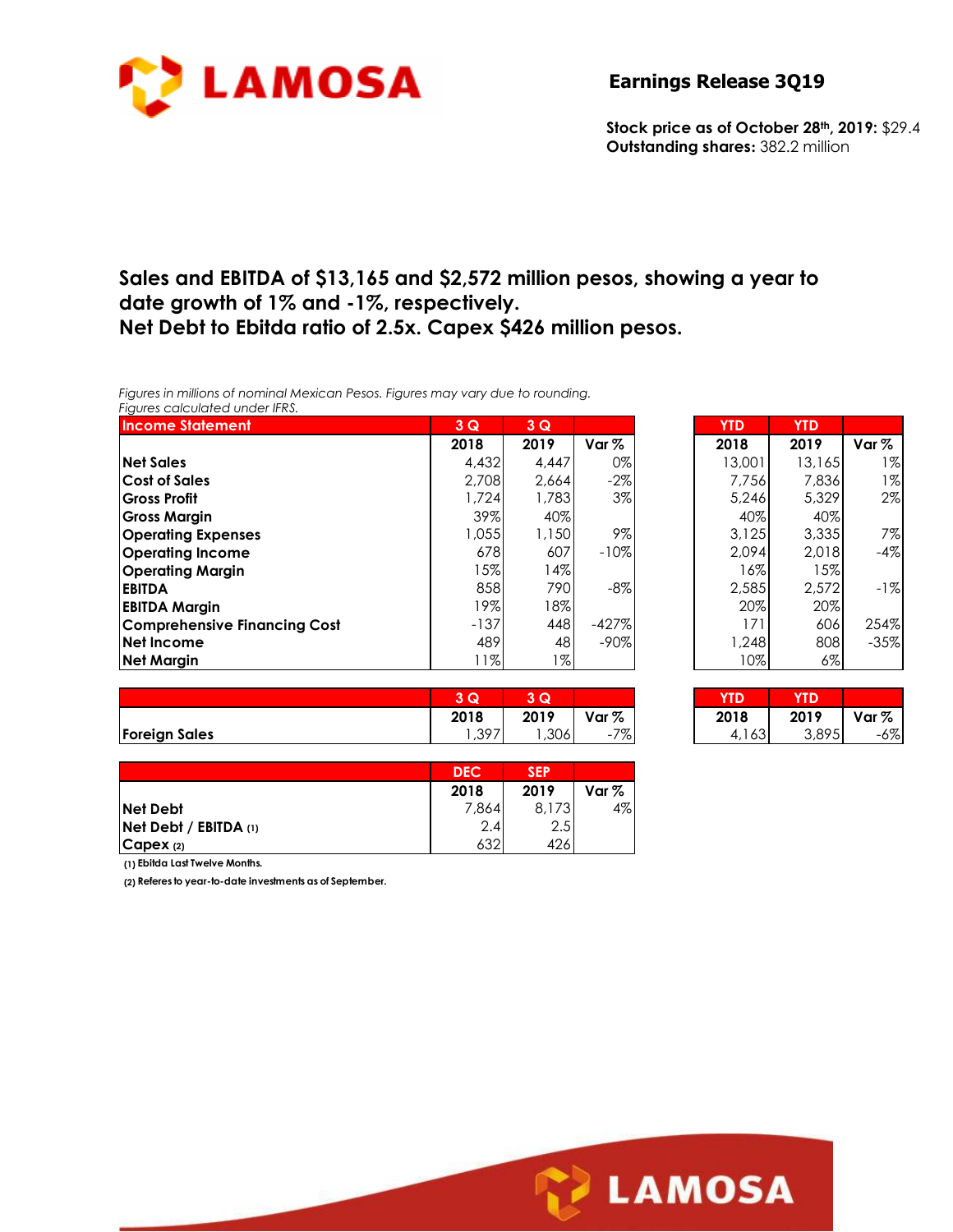

**San Pedro Garza García, Nuevo León, México, October 28th, 2019.** Grupo Lamosa, announces its results related to the third quarter of 2019.

#### *Figures in millions of Mexican Pesos. Figures may vary due to rounding.*

## **SALES**

Grupo Lamosa´s nine months sales ended September 2019 amounted to \$13,165 million pesos, a slight increase of 1% in relation to sales of \$ 13,001 million posted during the nine months of 2018. This increase was reached despite the low economic growth in Mexico and the contraction shown by construction and building sectors.



### **FOREIGN SALES**

Foreign sales recorded at the end of the third quarter of the year were \$3,895 million pesos, an amount that represented 30% of total sales, and a 6% decrease when compared to sales of \$4,163 million corresponding to the same period of the prior year.



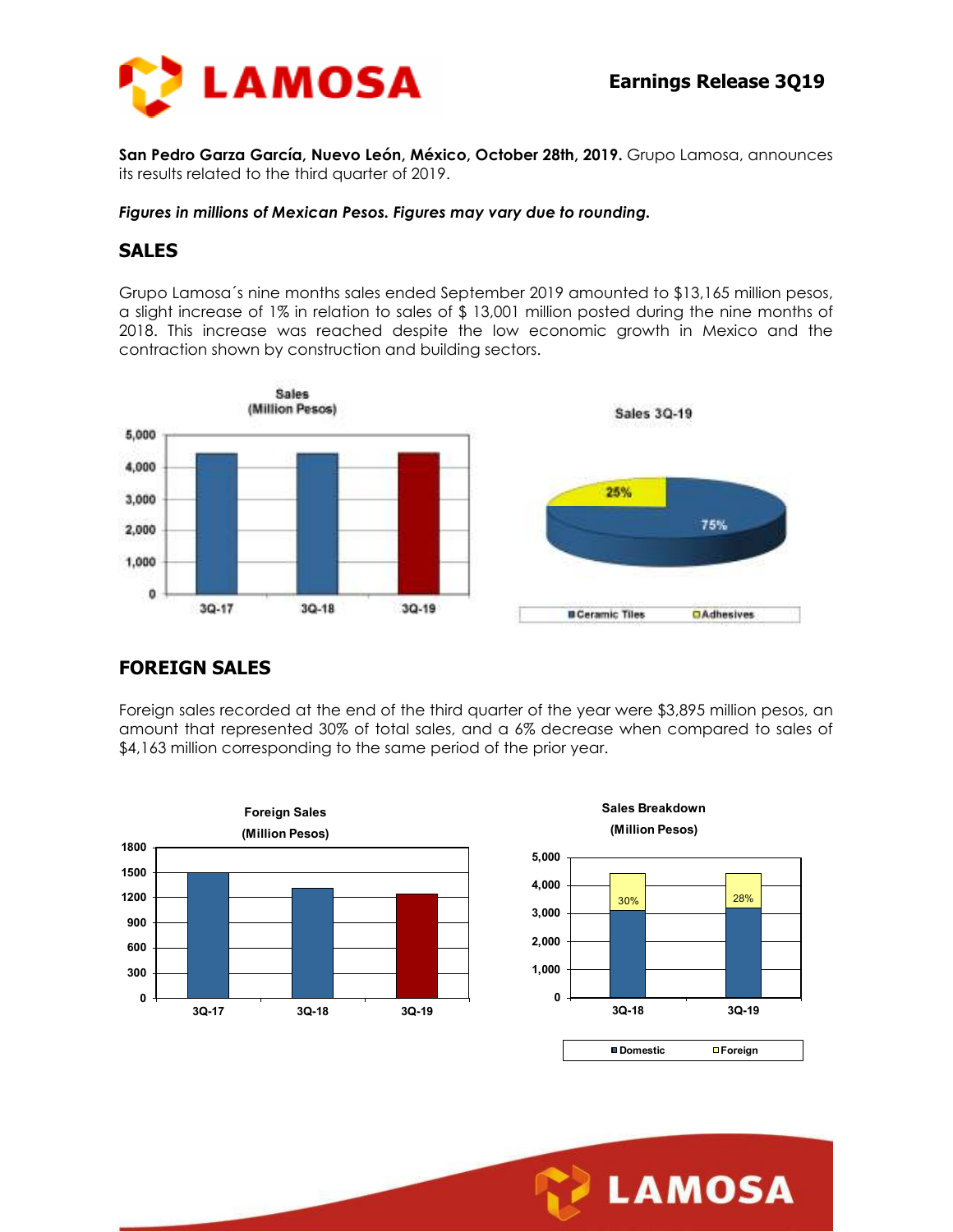

## **PERFORMANCE PER BUSINESS SEGMENT**

|                                | <b>Ceramic Tiles</b> |             | <b>Adhesives</b> |         |         | <b>Total</b> |         |         |            |
|--------------------------------|----------------------|-------------|------------------|---------|---------|--------------|---------|---------|------------|
|                                | $3Q-18$              | $3Q-19$     | Var              | $3Q-18$ | $3Q-19$ | <u>Var</u>   | $3Q-18$ | $3Q-19$ | <u>Var</u> |
| <b>Total Sales</b>             | 3,397                | 3,327       |                  | 1,035   | 1,119   |              | 4,432   | 4,447   |            |
| <b>Intersegment Sales</b>      | 0                    | $\mathbf 0$ |                  | 0       | 0       |              | 0       | 0       |            |
| <b>Net Sales</b>               | 3,397                | 3.327       | $-2%$            | 1.034   | 1.119   | 8%           | 4,432   | 4,447   | 0%         |
| <b>EBIT</b>                    | 435                  | 381         | $-12%$           | 244     | 246     | 1%           | 678     | 607     | $-10%$     |
| Dep. Amort. & Asset impairment | 156                  | 147         | $-6%$            | 10      | 11      | 12%          | 180     | 183     | 2%         |
| <b>EBITDA</b>                  | 591                  | 528         | $-11%$           | 253     | 257     | 2%           | 858     | 790     | $-8%$      |
| %                              | 17%                  | 16%         |                  | 24%     | 23%     |              | 19%     | 18%     |            |

|                                | <b>Ceramic Tiles</b> |          | <b>Adhesives</b> |               |               | <b>Total</b> |          |          |            |
|--------------------------------|----------------------|----------|------------------|---------------|---------------|--------------|----------|----------|------------|
|                                | Sep-18               | $Sep-19$ | <u>Var</u>       | <b>Sep-18</b> | <b>Sep-19</b> | <u>Var</u>   | $Sep-18$ | $Sep-19$ | <u>Var</u> |
| <b>Total Sales</b>             | 10,041               | 9,962    |                  | 2,963         | 3,202         |              | 14.734   | 15,000   |            |
| <b>Intersegment Sales</b>      | 0                    | 0        |                  | $-2$          | 0             |              | $-1,732$ | $-1,836$ |            |
| <b>Net Sales</b>               | 10,041               | 9,962    | $-1%$            | 2.960         | 3,202         | 8%           | 13,001   | 13,165   | 1%         |
| <b>EBIT</b>                    | 1.454                | 1,356    | $-7%$            | 654           | 709           | 8%           | 2.094    | 2,018    | $-4%$      |
| Dep. Amort. & Asset impairment | 425                  | 464      | 9%               | 27            | 36            | 34%          | 491      | 554      | 13%        |
| <b>EBITDA</b>                  | 1.879                | 1,820    | $-3%$            | 681           | 745           | 10%          | 2,585    | 2,572    | $-1%$      |
| %                              | 19%                  | 18%      |                  | 23%           | 23%           |              | 20%      | 20%      |            |

## **CERAMIC TILE BUSINESS**

The sales of Wall and Floor Tile business during the first nine months of the year totaled \$9,962 million pesos, a figure that represented 76% of total sales and a 1% reduction in relation to the sales of \$10,041 million posted during the same period of 2018.

## **ADHESIVES BUSINESS**

Adhesives business' sales for the nine months of 2019 were \$3,202 million pesos, representing 24% of total sales and an increase of 8% when compared to sales of \$2,960 million recorded during the same period of the last year.

### **OPERATING INCOME**

Lower sales abroad and extraordinary operating expenses during the third quarter of the year led to an unfavorable impact on the operating result. Operating income amounted to \$2,018 million pesos, representing a 15% sales margin and a 4% decrease when compared to \$2,094 million recorded during the same period of 2018.

The accumulated Ebitda at the end of the third quarter of the year was \$2,572 million pesos, showing a 1% reduction in relation to the Ebitda of \$ 2,585 million recorded during the nine months of 2018. It is worth to mention that at the end of the third quarter of the year the margin Ebitda to sales remained at 20%, similar to the margin recorded at the end of the third quarter of 2018.

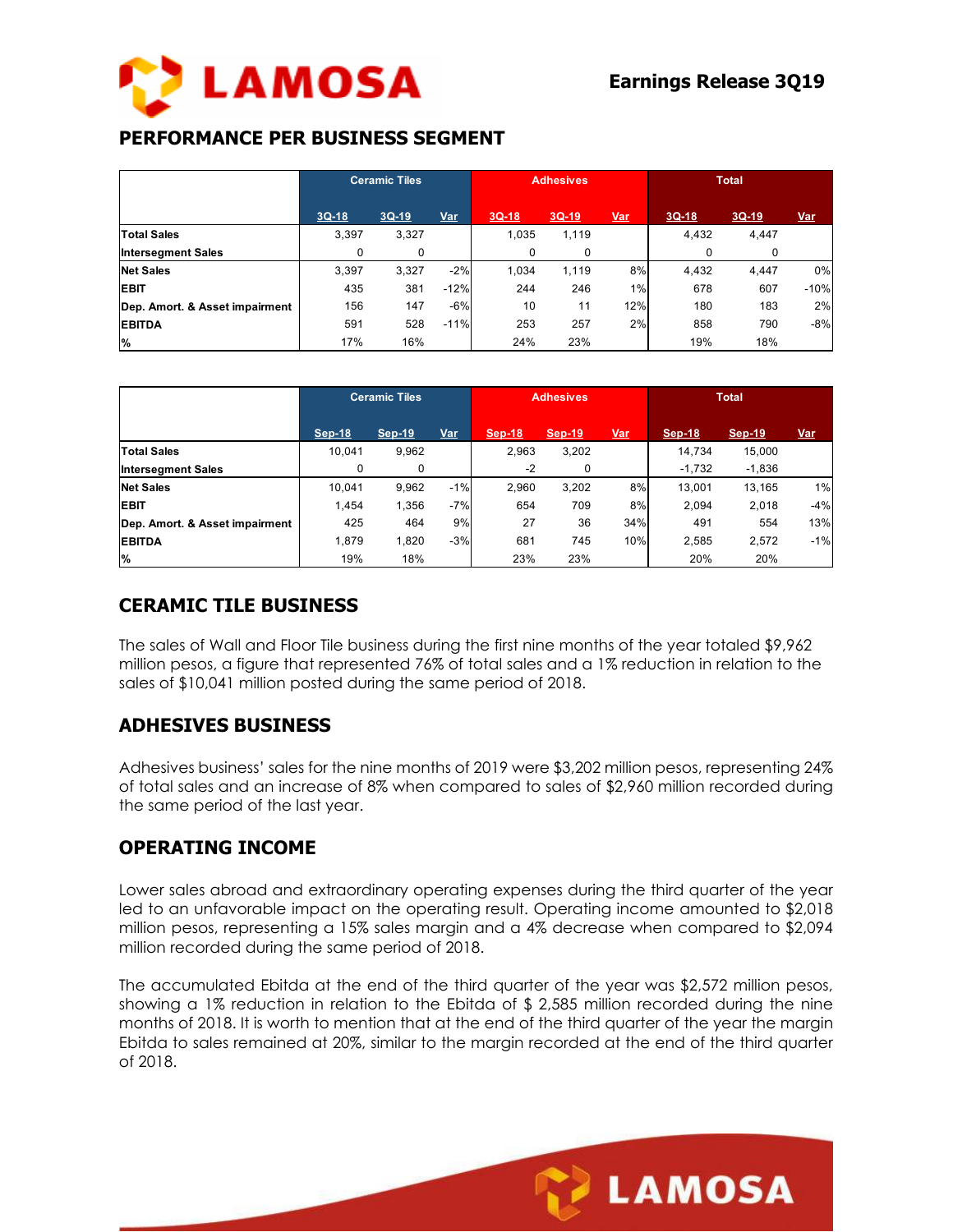



# **NET INCOME**

According to the International Financial Reporting Standards, during the third quarter of the year, Grupo Lamosa reflected in the financial expenses item \$78 million pesos corresponding to amortized expenses related to commissions of a syndicated loan, which was partially refinanced during the third quarter. Thus, net financial expenses went from \$438 million pesos at the end of the third quarter of 2018 to \$549 million pesos at the end of the third quarter of the current year. Similarly, the devaluation of the peso against the dollar close to 2% during the first nine months of the year, resulted in an accumulated foreign exchange loss of \$121 million pesos at the end of the third quarter of the year, comparing unfavorably with a foreign exchange gain of \$253 million recorded at the end of the third quarter of 2018. The aforementioned derived in a growth of 254% in the comprehensive financing result, going from \$171 million pesos at the end of the third quarter of 2018 to \$606 million pesos at the end of the third quarter of this year.

Notwithstanding the 10% reduction shown in taxes during the first nine months of the year, the increase in the comprehensive financing result and the lower operating results unfavorably impacted the company's net result. The accumulated net income at the end of the third quarter of the year was \$808 million pesos, showing a margin to sales of 6% and a 35% reduction when compared to the net income of \$1,248 million recorded during the same period of 2018.



#### **Net Income (Million Pesos)**